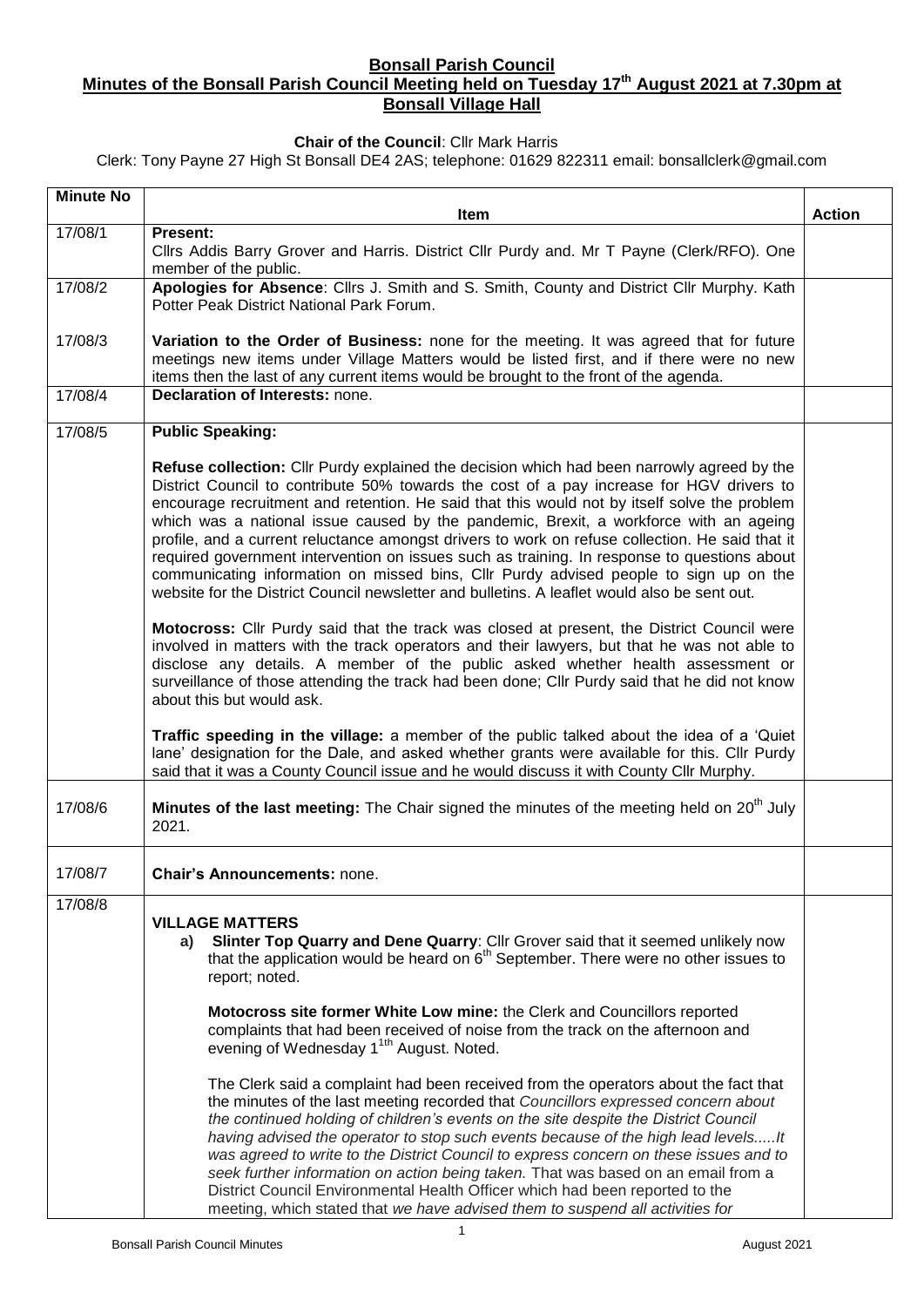#### **Bonsall Parish Council Minutes of the Bonsall Parish Council Meeting held on Tuesday 17th August 2021 at 7.30pm at Bonsall Village Hall**

| <b>Bonsall Village Hall</b>                                                                                                                                                                                                                                                                                                                                                                                                                                                                                                                                                                                                                                                                                                                                                                                                                                                                                                                                                                                                                                                                                                                                                                                                                                                                                                                                                                |                   |
|--------------------------------------------------------------------------------------------------------------------------------------------------------------------------------------------------------------------------------------------------------------------------------------------------------------------------------------------------------------------------------------------------------------------------------------------------------------------------------------------------------------------------------------------------------------------------------------------------------------------------------------------------------------------------------------------------------------------------------------------------------------------------------------------------------------------------------------------------------------------------------------------------------------------------------------------------------------------------------------------------------------------------------------------------------------------------------------------------------------------------------------------------------------------------------------------------------------------------------------------------------------------------------------------------------------------------------------------------------------------------------------------|-------------------|
| children. The complaint said that Nobody from any council whatsoever has been in<br>contact to advise us to 'stop' holding children's events. The District Council had been<br>asked to clarify this, and had now advised that their full wording to the operator was:                                                                                                                                                                                                                                                                                                                                                                                                                                                                                                                                                                                                                                                                                                                                                                                                                                                                                                                                                                                                                                                                                                                     |                   |
| 'You should also consider young people under 18 years, and woman of reproductive<br>capacity – this demographic is more sensitive to lead exposure, and you should<br>consider withdrawing services for this demographic until you know more about the<br>risks involved. The Management of Health and Safety at Work Regulations 1999,<br>Regulations 16 and 19'.                                                                                                                                                                                                                                                                                                                                                                                                                                                                                                                                                                                                                                                                                                                                                                                                                                                                                                                                                                                                                         |                   |
| In relation to their having continued to provide children's sessions, the operators have<br>stated that "We have been asked to 'consider withdrawing' until we have an official<br>risk assessment by a professional body By which we have taken that advice and<br>appointed an appropriate person".                                                                                                                                                                                                                                                                                                                                                                                                                                                                                                                                                                                                                                                                                                                                                                                                                                                                                                                                                                                                                                                                                      |                   |
| The full amended position in relation to the District Council wording on lead issues for<br>children and women, and the response of the operators, was noted for the record.                                                                                                                                                                                                                                                                                                                                                                                                                                                                                                                                                                                                                                                                                                                                                                                                                                                                                                                                                                                                                                                                                                                                                                                                               |                   |
| As reported by Cllr Purdy in Public Speaking, the District Council had said that they<br>were not able to respond at present to the Parish Council's request for information in<br>relation to their current investigations concerning the track. Noted.                                                                                                                                                                                                                                                                                                                                                                                                                                                                                                                                                                                                                                                                                                                                                                                                                                                                                                                                                                                                                                                                                                                                   |                   |
| b) Park (1) General: no maintenance action needed; noted. (2) One of the goalposts<br>had had to be removed as it had rusted through and was unsafe. Quotes for<br>replacement posts (previously circulated) were discussed. It was agreed to purchase<br>a set of two Super Heavyweight Junior posts from Harrod Sport, with nets and net<br>supports, at a total cost of £1028 plus VAT (recoverable) and delivery costs. Two<br>posts were purchased as there were considerable savings as against buying single<br>posts, and the condition of the remaining post could not be guaranteed. The Council<br>agreed to ask whether anyone wanted to sponsor the cost of the goalposts.<br>(3) Vehicle park: the recommendations from the park working group meeting of 12<br>August were agreed as follows:                                                                                                                                                                                                                                                                                                                                                                                                                                                                                                                                                                               | <b>Clerk</b>      |
| Signage: Jon Ogilvy would produce outline costs for the next meeting for a Village<br>vehicle park sign in the style and size of the village walks maps, illustrating the<br>features and facilities of the village, to be located near the park entrance and post-<br>mounted. Noted with thanks; (2) a smaller A3/A4 sign to be post-mounted next to the<br>fee collection box detailing charges for use/ prohibition on overnight camper vans/<br>mobile food vans / legal liability / contact for resident's permits. This sign to be paper<br>under Perspex or similar to enable amendment; (3) a finger post or similar to be<br>visible from the road 'Village Parking' or similar.<br>Storage unit: it was noted that the District Council had approved siting of a 20' x 8' x<br>8' container unit on the vehicle park, and that the Council had been asked to "Please<br>think carefully about the precise siting, external treatment and landscaping to ensure<br>that the impacts on the Conservation Area are minimised".<br>It was agreed that: (1)the unit should be in the far right corner when viewed from the<br>vehicle park entrance, to be set against the hedge as far as possible to reduce visual<br>impact; (2) to be screened with wooden panelling - either once purchased or<br>supplied with panels dependent upon cost. The Chair reported that he had been |                   |
| unable to find a new unit within the approved £2000 budget; there was apparently a<br>national shortage. Cllr Barry offered to make some more enquiries for a second hand<br>container.                                                                                                                                                                                                                                                                                                                                                                                                                                                                                                                                                                                                                                                                                                                                                                                                                                                                                                                                                                                                                                                                                                                                                                                                    | <b>Cllr Barry</b> |
| Charge box: Carl Taylor had offered to build a stone pillar of local stone on a mortar<br>base with the charge box mounted in it within budget; it was agreed to authorise the<br>Clerk in consultation Chair and Vice Chair to finalise the terms of payment. The box                                                                                                                                                                                                                                                                                                                                                                                                                                                                                                                                                                                                                                                                                                                                                                                                                                                                                                                                                                                                                                                                                                                     |                   |
| was to be sited on the left hand side of the entrance with the Clerk to finalise the<br>exact location in consultation with Councillors and the builder. To include a sign that                                                                                                                                                                                                                                                                                                                                                                                                                                                                                                                                                                                                                                                                                                                                                                                                                                                                                                                                                                                                                                                                                                                                                                                                            | Clerk/Cllr        |
| no cash retained overnight.<br>Honesty / Charging: there was discussion on whether this should be stated as                                                                                                                                                                                                                                                                                                                                                                                                                                                                                                                                                                                                                                                                                                                                                                                                                                                                                                                                                                                                                                                                                                                                                                                                                                                                                | Clerk             |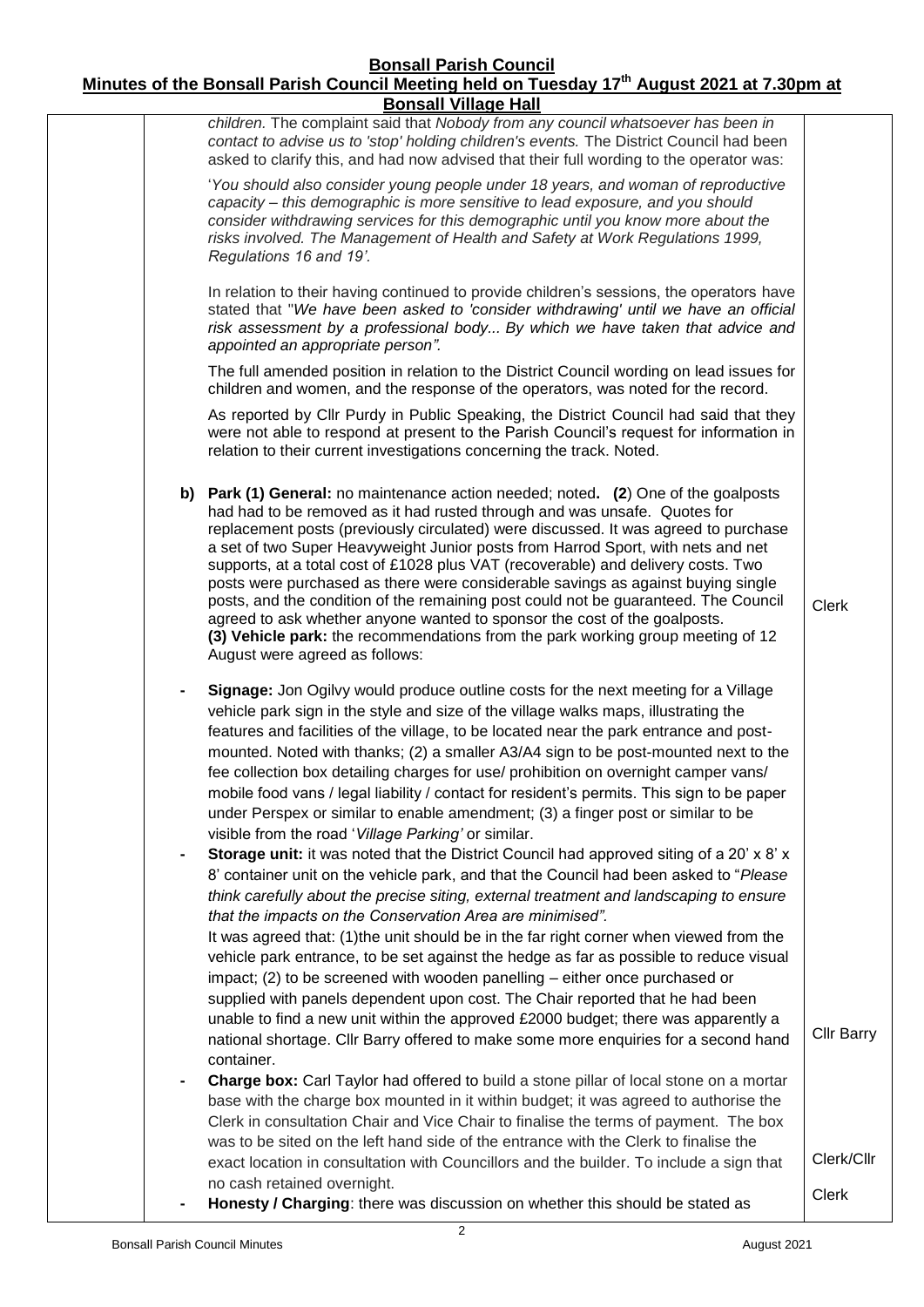# **Bonsall Parish Council Minutes of the Bonsall Parish Council Meeting held on Tuesday 17th August 2021 at 7.30pm at**

| <b>Bonsall Village Hall</b> |                          |                                                                                                                                                                                                                                                                                                                                                                                                                                                                                                                                                                                                    |              |  |  |  |
|-----------------------------|--------------------------|----------------------------------------------------------------------------------------------------------------------------------------------------------------------------------------------------------------------------------------------------------------------------------------------------------------------------------------------------------------------------------------------------------------------------------------------------------------------------------------------------------------------------------------------------------------------------------------------------|--------------|--|--|--|
|                             |                          | charge rather than a voluntary donation; difficulties in enforcement for minor charges                                                                                                                                                                                                                                                                                                                                                                                                                                                                                                             |              |  |  |  |
|                             |                          | were outlined by the Clerk. Agreed that it should be collected as a charge.                                                                                                                                                                                                                                                                                                                                                                                                                                                                                                                        |              |  |  |  |
|                             | $\overline{\phantom{0}}$ | Vehicle park policy: issues of potential abuse of the charging system were                                                                                                                                                                                                                                                                                                                                                                                                                                                                                                                         |              |  |  |  |
|                             |                          | discussed. It was agreed that the Council would need to prepare a policy to govern                                                                                                                                                                                                                                                                                                                                                                                                                                                                                                                 | <b>Clerk</b> |  |  |  |
|                             |                          | charge recovery, granting of resident permits etc which would be done through the                                                                                                                                                                                                                                                                                                                                                                                                                                                                                                                  |              |  |  |  |
|                             |                          | working group for approval by the Council.                                                                                                                                                                                                                                                                                                                                                                                                                                                                                                                                                         |              |  |  |  |
|                             |                          | c) Speedwatch / traffic speed in village: the Police had reported the outcome of<br>checks on the 22/07/2021 on the Clatterway; of 45 cars, 40 vehicles were doing 20-<br>29MPH; 4 vehicles were doing 30MPH and 1 vehicle was doing 40MPH. Further<br>checks were done on 12 August and results are awaited. The police encouraged the<br>Council to continue to press the County Council to support traffic calming measures                                                                                                                                                                     |              |  |  |  |
|                             |                          | and signage. Noted. Proposals for a Quiet Lane designation for the Dale were<br>discussed, and Cllr Addis agreed to research this further.                                                                                                                                                                                                                                                                                                                                                                                                                                                         | Cllr Addis   |  |  |  |
|                             |                          | d) Refuse collection: it was agreed to publicise links to District Council newsletter.                                                                                                                                                                                                                                                                                                                                                                                                                                                                                                             | <b>Clerk</b> |  |  |  |
|                             |                          | e) County Council flood prevention work: the County Council had now advised that<br>they had started looking in detail at the Bonsall area and that a repair scheme on<br>Yeoman Street has been raised, currently planned to start at the beginning of<br>September. It was agreed to seek further details of the scheme, in particular to seek<br>to ensure that the Yeoman Street work addressed the general problem of the road<br>surface condition, which appeared to being caused by the culvert.                                                                                           | Clerk        |  |  |  |
|                             | f)                       | Yeoman Street land: the District Council had agreed to tidying and improvement<br>works and to remove bags of weeds (but not yet to planting). It was agreed that Pete<br>Spencer and Jon Barry would undertake some initial clearance, and then volunteers<br>would be sought for the weekend of 25/26 September. In relation to a District Council<br>suggestion that the Parish Council should take over the land, it was agreed to defer<br>this pending further information on what they intended.                                                                                            | <b>Clerk</b> |  |  |  |
|                             | g)                       | Weed collection scheme: Cllr Grover expressed concern that the Clatterway was in<br>an overgrown condition, and questioned whether the scheme was working as<br>intended. It was agreed to publicise again the need for volunteers and the availability<br>of collection bags, and that it might be possible to undertake some weed clearance<br>as part of work on the Yeoman Street land.                                                                                                                                                                                                        | <b>Clerk</b> |  |  |  |
|                             |                          | h) Rights of Way at Blakemere pit: Cllr Harris explained the diversion that had taken<br>place at Blakemere pit and the interest of the Rights of Way group in restoring the<br>original bridleway now that the former quarry had been filled, as had originally been<br>understood to be planned. It was agreed to ask the County Council for information on<br>any plans for restoring the original line of the bridleway.                                                                                                                                                                       | <b>Clerk</b> |  |  |  |
|                             | i)                       | Policies: it was agreed to confirm the following policies as reviewed by the policy<br>group: Complaints, Councillors Expenses, Data Protection, Disciplinary and<br>Grievance, Recruitment, Environmental, Grants, and Health and Safety.                                                                                                                                                                                                                                                                                                                                                         | <b>Clerk</b> |  |  |  |
|                             | j)                       | Website management: the current company (PigeonTech) hosting and managing<br>the website was ceasing to operate at the end of September. It was agreed, on the<br>recommendation of the website working group, to transfer the new website for<br>hosting to Siteground at an estimated annual cost of £160 (discounted to c. £55 for<br>the first year). It was noted that additional costs may need to be incurred for<br>administration once transfer had taken place. It was also agreed to pay PigeonTech's<br>outstanding invoice for £350 for transfer work once the process was concluded. | <b>Clerk</b> |  |  |  |
|                             |                          | k) Volunteering: there was further discussion on seeking to encourage volunteering in<br>the village to support community projects such as the weeding and litter collections<br>schemes, and Yeoman Street land improvement. It was agreed to monitor how the<br>25/26 September event went and to review again at the October meeting.                                                                                                                                                                                                                                                           | <b>Clerk</b> |  |  |  |
|                             |                          |                                                                                                                                                                                                                                                                                                                                                                                                                                                                                                                                                                                                    |              |  |  |  |